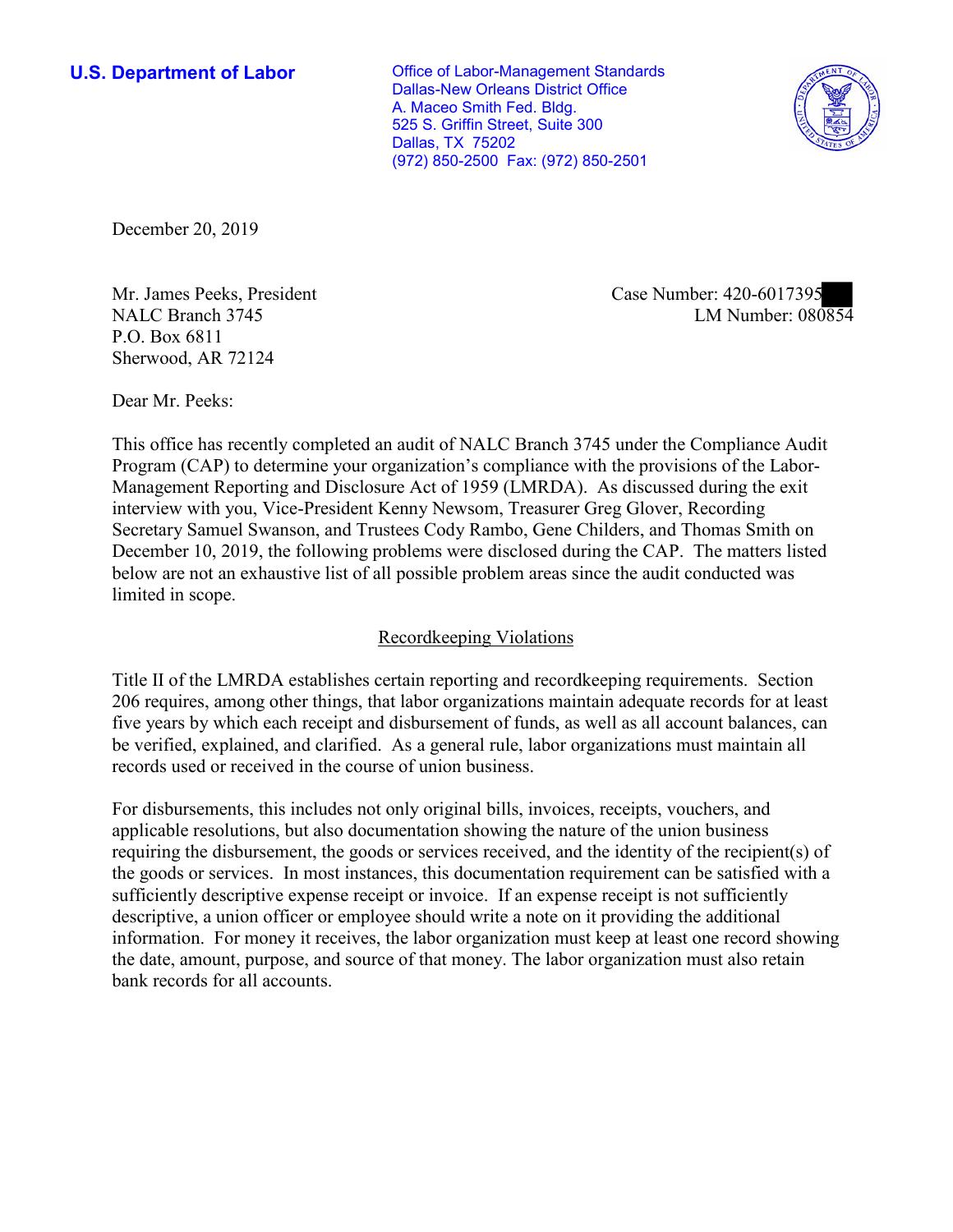The audit of Branch 3745's records revealed the following recordkeeping violations:

1. General Debit Card Expenses

 Branch 3745 officers obtained copies of all of the missing receipts except the Metro cab Branch 3745 did not retain adequate documentation for debit card expenses incurred by President James Peeks and Recording Secretary Samuel Swanson totaling at least [\\$1,333.87](https://1,333.87). For example, Branch 3745 failed to maintain a \$59.75 Metro cab receipt, two \$182.80 Southwest Airline flight receipts, and one \$908.52 Hilton Garden Inn receipt. receipt.

 all disbursements. The president and treasurer (or corresponding principal officers) of As noted above, labor organizations must retain original receipts, bills, and vouchers for your union, who are required to sign your union's LM report, are responsible for properly maintaining union records.

2. Cancelled Checks

Branch 3745 failed to maintain copies of their cancelled checks. Branch 3745 officers obtained select cancelled checks for the audit, and advised they would start maintaining them.

3. Dues Rebate Documentation

 rebate amount. The dues rebate amount paid per member varied between \$4 and \$104. Branch 3745 failed to maintain a complete record of the annual dues rebates made to officers and members. The only record of the dues rebates was check stubs with incomplete information. The date and purpose of the checks were often not included on the check stubs. Branch 3745 failed to maintain a record of the calculation of the dues

Based on your assurance that Branch 3745 will retain adequate documentation in the future, OLMS will take no further enforcement action at this time regarding the above violations.

# Reporting Violations

 Labor Organization Annual Report (Form LM-3) filed by Branch 3745 for the fiscal year ended The audit disclosed a violation of LMRDA Section 201(b), which requires labor organizations to file annual financial reports accurately disclosing their financial condition and operations. The December 31, 2018 was deficient in the following areas:

1. Disbursements to Officers

Branch 3745 did not report the names of some officers and the total amounts of payments to them or on their behalf in Item 24 (All Officers and Disbursements to Officers). For example, Branch 3745 did not list the three trustees, Thomas Smith, Gene Childers, and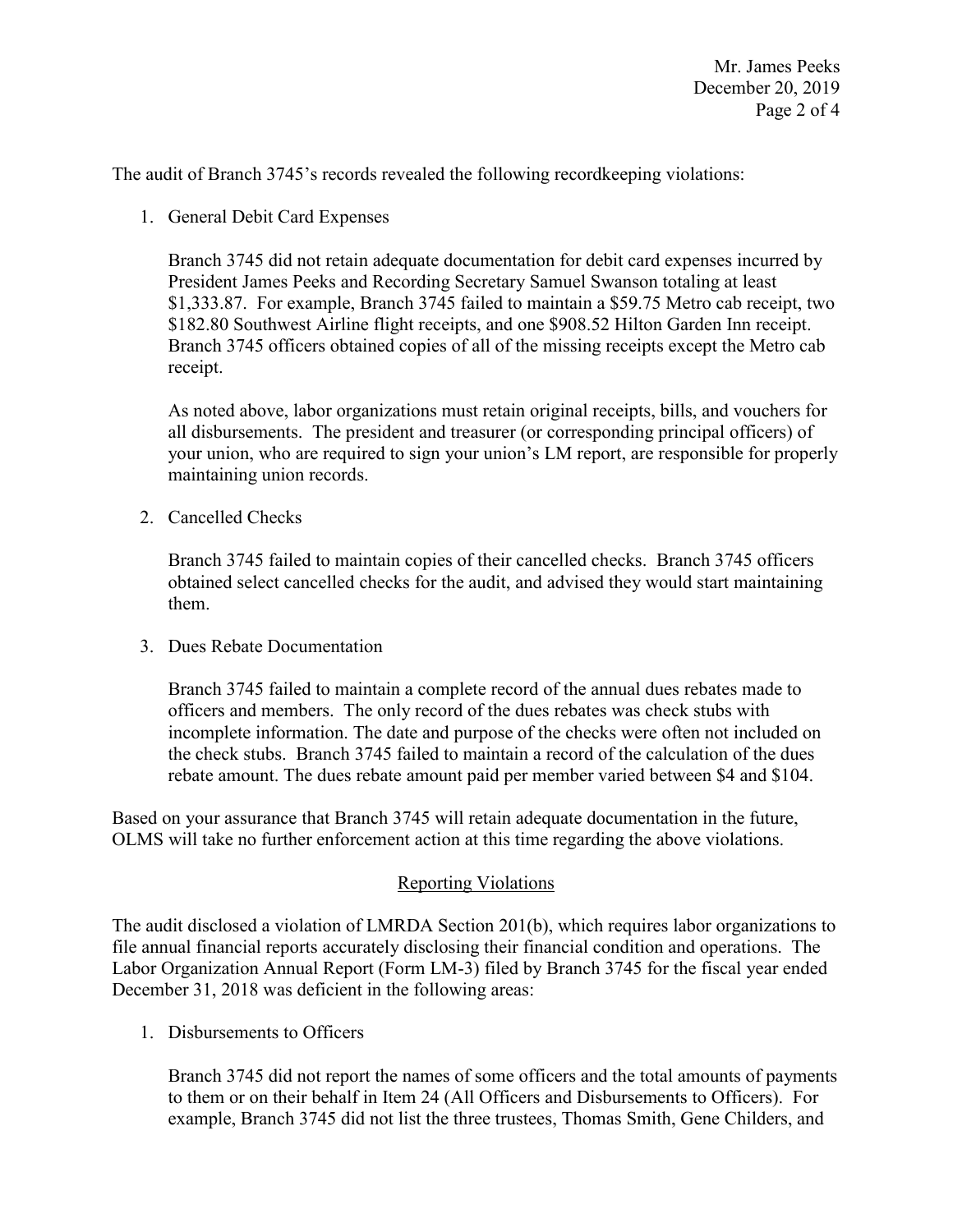Robert Murphy, who were each paid \$300 in salary and \$124 in other disbursements. Smith was also paid \$238.52 in lost time. The union must report in Item 24 all persons who held office during the year, regardless of whether they received any payments from the union.

 services, or other things of value. See the instructions for Item 24 for a discussion of "indirect disbursement" to an officer is a payment to another party (including a credit a union check issued to a hotel) or for transportation by a public carrier (such as an The union must report most direct disbursements to Local 3745 officers and some indirect disbursements made on behalf of its officers in Item 24. A "direct disbursement" to an officer is a payment made to an officer in the form of cash, property, goods, certain direct disbursements to officers that do not have to be reported in Item 24. An card company) for cash, property, goods, services, or other things of value received by or on behalf of an officer. However, indirect disbursements for temporary lodging (such as airline) for an officer traveling on union business should be reported in Item 48 (Office and Administrative Expense).

2. Dues Rebates

Branch 3745 mistakenly reported dues rebates paid to some officers and all members in Item 46 Payments to Employees. All payments to officers should be reported next to their names in Item 24. Payments to union representatives such as union stewards who are not officers should be reported in Item 46. Dues rebates paid to members who are not officers, stewards, or union representatives should be reported in Item 54 Other Disbursements.

 Branch 3745 must file an amended Form LM-3 for the fiscal year ended December 31, 2018, to amended Form LM-3 must be filed no later than **January 31, 2020.** Before filing, review the report thoroughly to be sure it is complete and accurate.<br>Other Violation correct the deficient items discussed above. The report must be filed electronically using the Electronic Forms System (EFS) available at the OLMS website at [www.olms.dol.gov.](www.olms.dol.gov) The

The audit disclosed the following other violation:

### Dues Rebates

Branch 3745 violated Section 1 of Article 6 of their bylaws by paying \$9,440 in dues rebates to the members and trustees. Section 1 of Article 6 states, "The branch shall reimburse excess available funds to every member annually…not more than \$4 per pay period for the preceding year." Branch 3745 did not have \$9,440 worth of "excess available funds" in 2018. Branch 3745's 2018 ending book balance was negative (-\$2,452) due to outstanding checks. Of the 47 outstanding checks, 38 of them totaling [\\$5,640.45](https://5,640.45) were written in 2018,